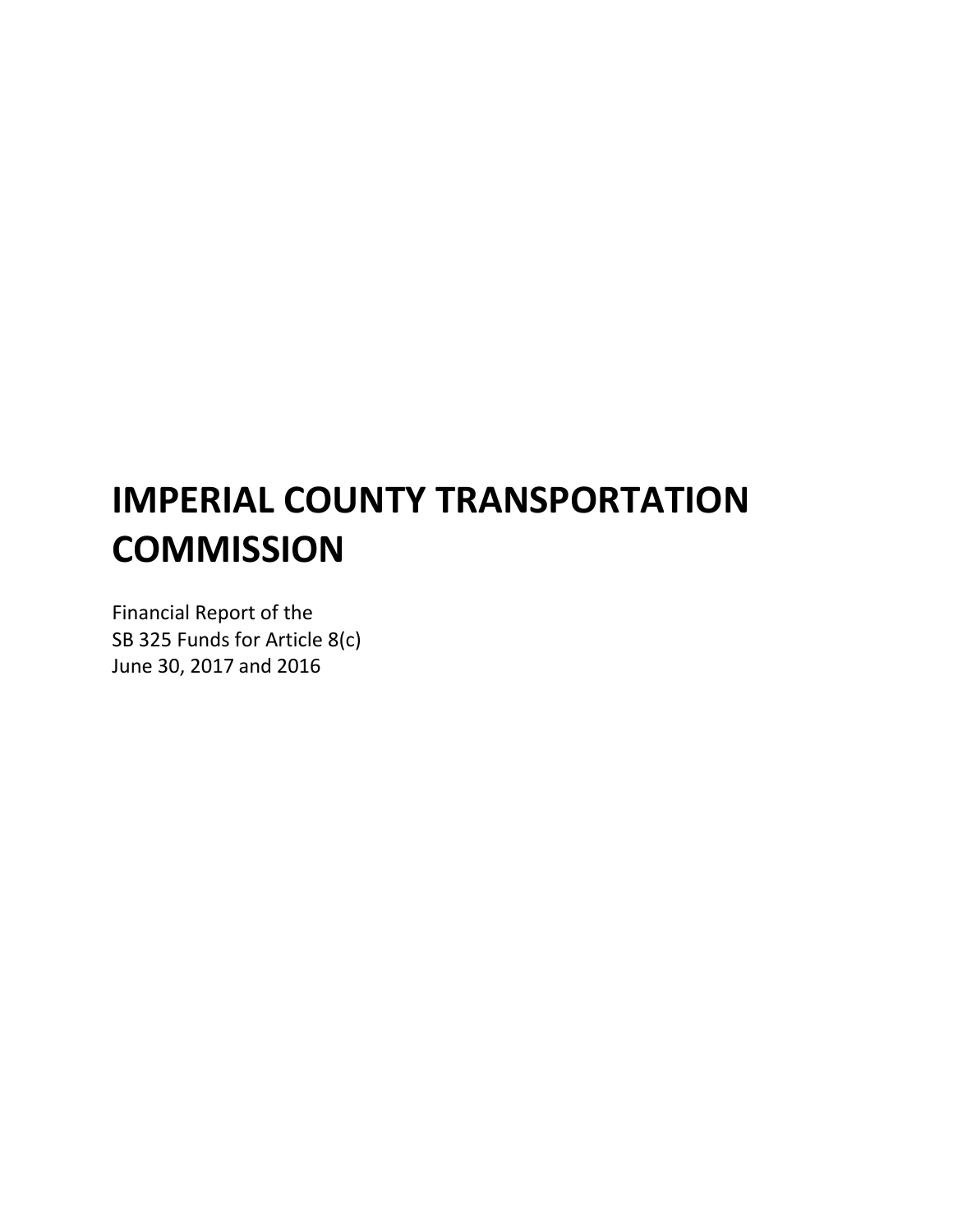# TABLE OF CONTENTS

| <b>INDEPENDENT AUDITORS' REPORT</b>                                                                                                                    |           |  |
|--------------------------------------------------------------------------------------------------------------------------------------------------------|-----------|--|
|                                                                                                                                                        | $3 - 4$   |  |
| <b>FINANCIAL STATEMENTS</b>                                                                                                                            |           |  |
| Statements of Net Position - Article 8(c)                                                                                                              | 5         |  |
| Statements of Revenues, Expenses and Changes in Net Position                                                                                           | 6         |  |
| <b>Statements of Cash Flows</b>                                                                                                                        |           |  |
| Notes to the Financial Statements                                                                                                                      |           |  |
|                                                                                                                                                        | $8 - 10$  |  |
| REPORT ON INTERNAL CONTROL OVER FINANCIAL REPORTING AND ON                                                                                             |           |  |
| <b>COMPLIANCE AND OTHER MATTERS BASED ON AN AUDIT OF FINANCIAL</b><br>PERFORMED IN ACCORDANCE<br><b>STATEMENTS</b><br><b>WITH</b><br><b>GOVERNMENT</b> | $11 - 12$ |  |
| <b>AUDITING STANDARDS</b>                                                                                                                              |           |  |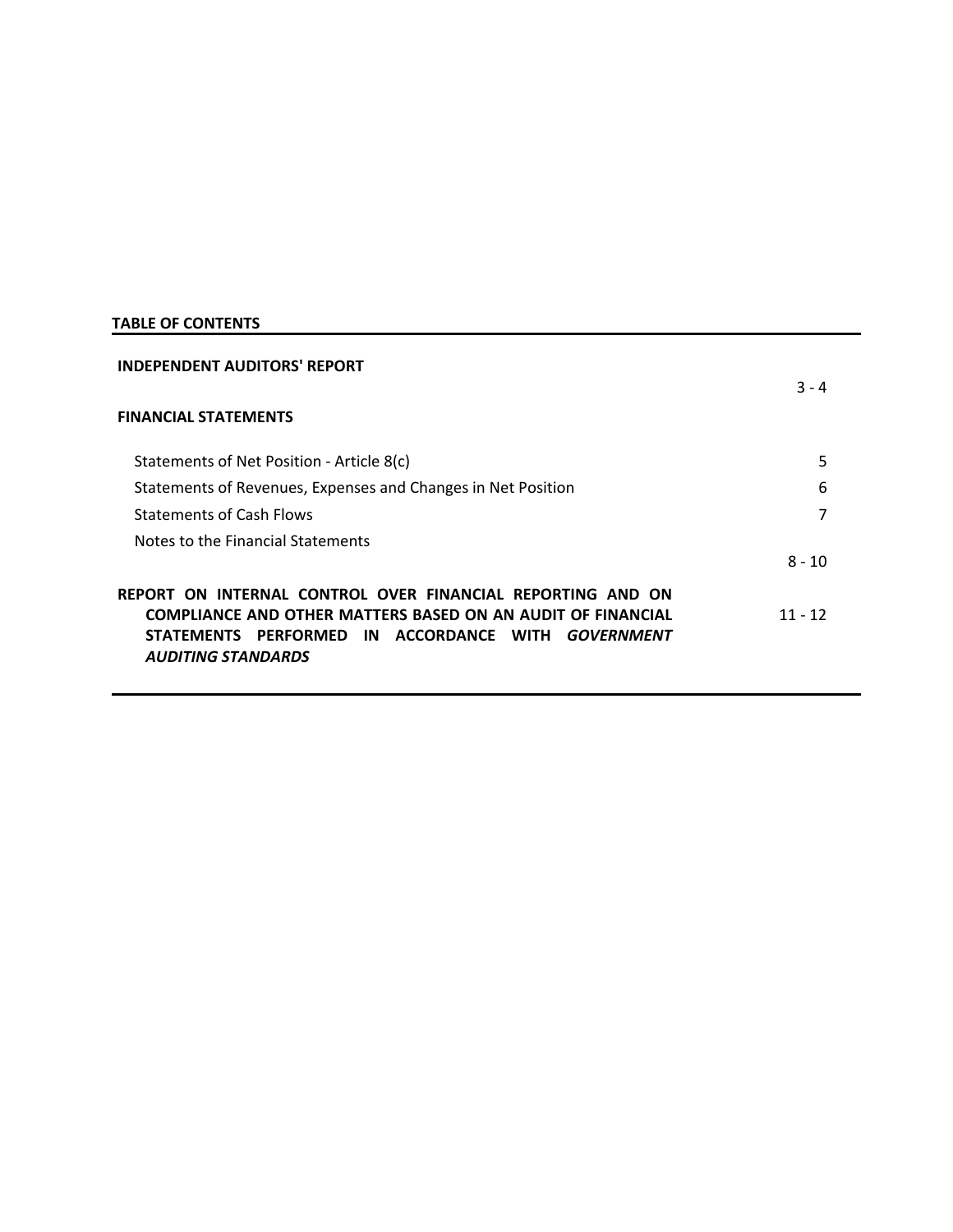

3205 South Dogwood Avenue El Centro, CA 92243 t 760.352.1021 f 760.352.3325 www.hbllp.com

## INDEPENDENT AUDITORS' REPORT

To the Commission Board Members County of Imperial, California

## Report on the Financial Statements

We have audited the accompanying financial statements of the SB 325 Funds for Article 8(c) of the Imperial County Transportation Commission as of and for the years ended June 30, 2017 and 2016, and the related notes to the financial statements, which collectively comprise the basic financial statements, as listed in the table of contents.

## Management's Responsibility for the Financial Statements

Management is responsible for the preparation and fair presentation of these financial statements in accordance with accounting principles generally accepted in the United States of America; this includes the design, implementation, and maintenance of internal control relevant to the preparation and fair presentation of financial statements that are free from material misstatement, whether due to fraud or error.

#### Auditor's Responsibility

Our responsibility is to express an opinion on these financial statements based on our audits. We conducted our audits in accordance with auditing standards generally accepted in the United States of America and the standards applicable to financial audits contained in Government Auditing Standards, issued by the Comptroller General of the United States. Those standards require that we plan and perform the audits to obtain reasonable assurance about whether the financial statements are free of material misstatement.

An audit involves performing procedures to obtain audit evidence about the amounts and disclosures in the financial statements. The procedures selected depend on the auditor's judgment, including the assessment of the risk of material misstatement of the financial statements, whether due to fraud or error. In making those risk assessments, the auditor considers internal control relevant to the entity's preparation and fair presentation of the financial statements in order to design audit procedures that are appropriate in the circumstances, but not for the purpose of expressing an opinion on the effectiveness of the entity's internal control. Accordingly, we express no such opinion. An audit also includes evaluating the appropriateness of accounting polices used and the reasonableness of significant accounting estimates made by management, as well as evaluating the overall presentation of the financial statements.

We believe that the audit evidence we have obtained is sufficient and appropriate to provide a basis for our audit opinions.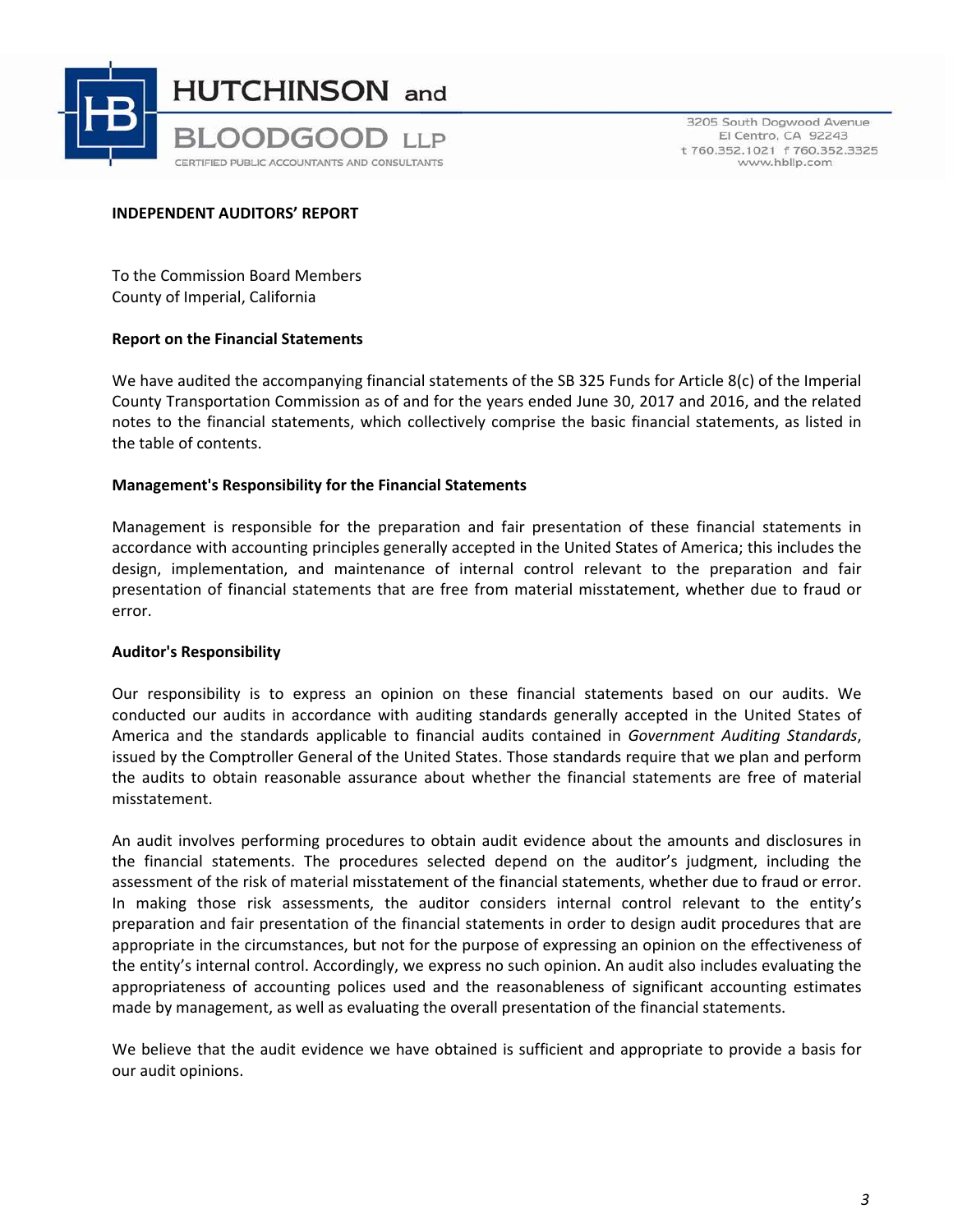## **Opinions**

In our opinion, the financial statements referred to above present fairly, in all material respects, the financial position of the SB 325 Funds for Article 8(c) of the Imperial County Transportation Commission as of June 30, 2017 and 2016, and the respective changes in financial position and cash flows thereof for the years then ended in accordance with accounting principles generally accepted in the United States of America.

#### Other Matters

#### Other Information

As discussed in Note 2, the financial statements present only the SB 325 Funds for Article 8(c) and are not intended to present fairly the financial position of the Imperial County Transportation Commission and the changes in financial position and cash flows in accordance with accounting principles generally accepted in the United States of America.

## Other Reporting Required by Government Auditing Standards

In accordance with Government Auditing Standards, we have also issued a report dated March 31, 2018 on our consideration of the Imperial County Transportation Commission Management's internal control over financial reporting and on our tests of its compliance with certain provisions of laws, regulations, contracts, grant agreements, the Transportation Development Act (TDA) Statutes and California Codes of Regulation (CCR) and other matters. The purpose of that report is to describe the scope of our testing of internal control over financial reporting and compliance and the results of that testing, and not to provide an opinion on the effectiveness of internal control over financial reporting or on compliance. That report is an integral part of an audit performed in accordance with *Government Auditing Standards* in considering Imperial County Transportation Commission's internal control over financial reporting and compliance.

Hutchinsen and Bloodgood CLP

March 31, 2018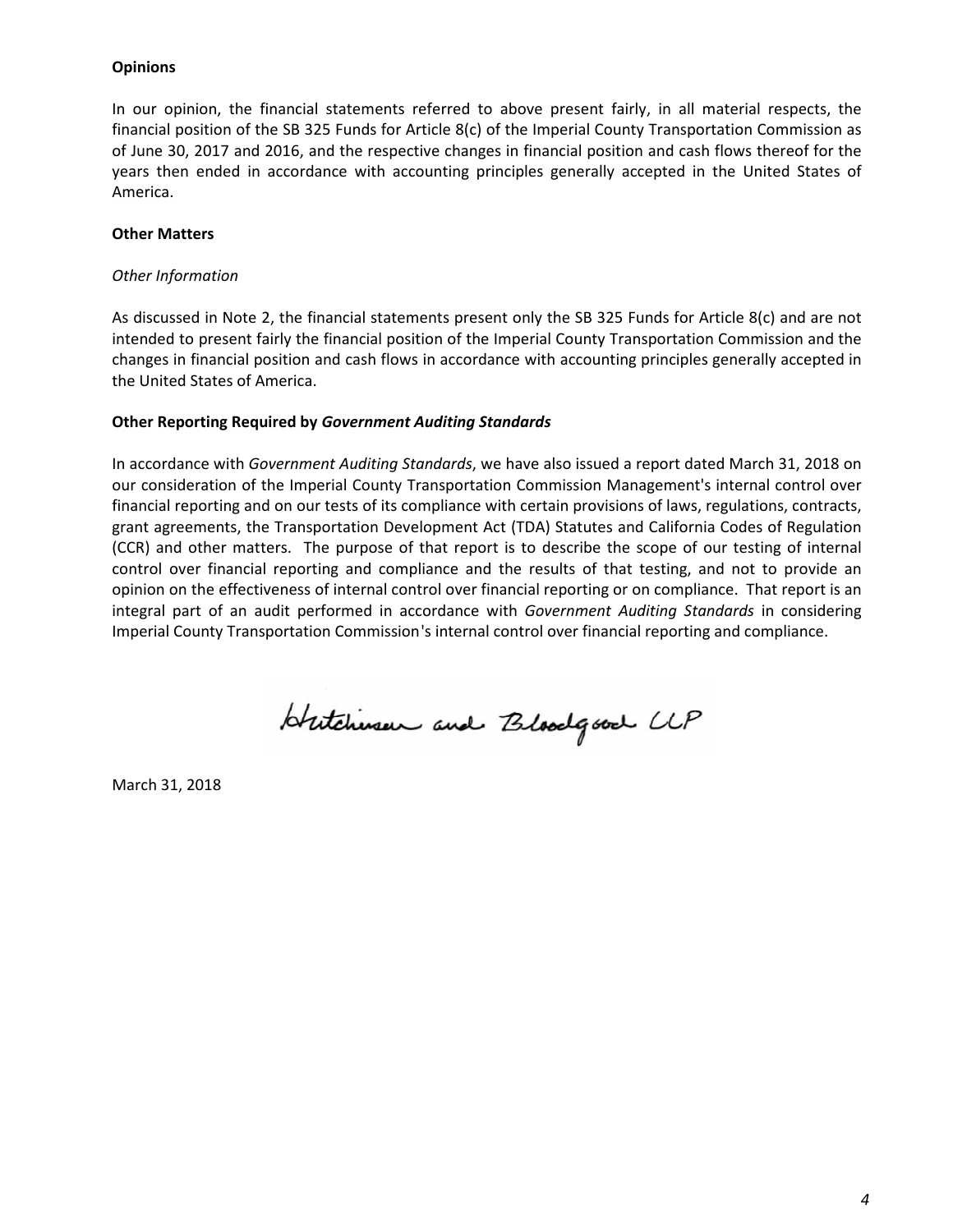# IMPERIAL COUNTY TRANSPORTATION COMMISSION SB 325 FUND ARTICLE 8(c) PERTAINING TO SECTION 994000(c) OF THE PUBLIC UTILITIES CODE Statements of Net Position June 30, 2017 and 2016

|                           | 2017                     | 2016              |  |
|---------------------------|--------------------------|-------------------|--|
| <b>ASSETS</b>             |                          |                   |  |
| Cash and Investments      | $\overline{\phantom{m}}$ | $\qquad \qquad -$ |  |
| <b>Total Assets</b>       | --                       |                   |  |
| <b>NET POSITION</b>       |                          |                   |  |
| Restricted                | $- -$                    |                   |  |
| <b>Total Net Position</b> | $- -$                    |                   |  |

\_\_\_\_\_\_\_\_\_\_\_\_\_\_\_\_\_\_\_\_\_\_\_\_\_\_\_\_\_\_\_\_\_\_\_\_\_\_\_\_\_\_\_\_\_\_\_\_\_\_\_\_\_\_\_\_\_\_\_\_\_\_\_\_\_\_\_\_\_\_\_\_\_\_\_\_\_\_\_\_\_\_\_\_\_\_\_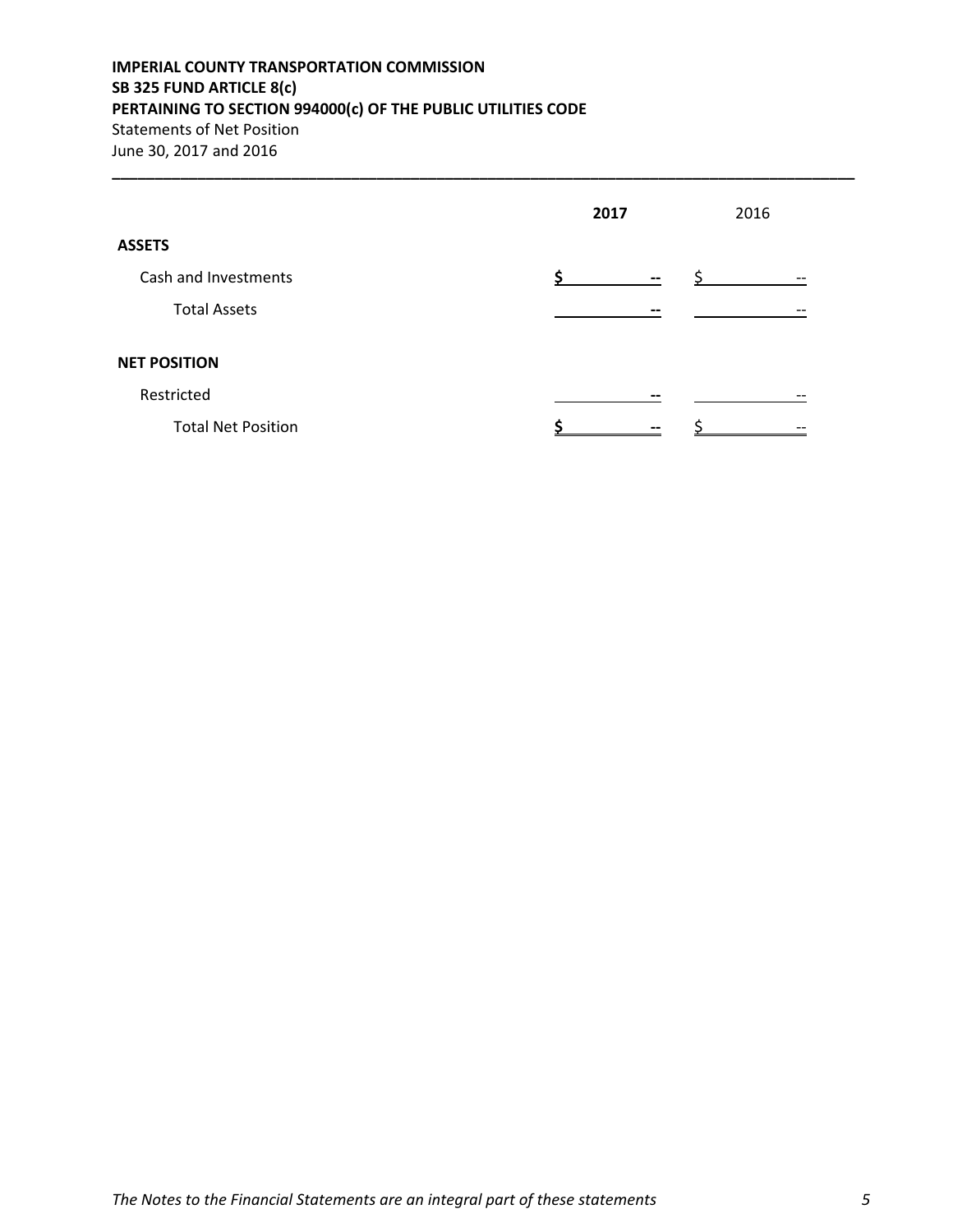# IMPERIAL COUNTY TRANSPORTATION COMMISSION SB 325 FUND ARTICLE 8(c) PERTAINING TO SECTION 994000(c) OF THE PUBLIC UTILITIES CODE Statements of Revenues, Expenses, and Changes in Net Position

For the Fiscal Years Ended June 30, 2017 and 2016

|                                          | 2017                  | 2016      |
|------------------------------------------|-----------------------|-----------|
| <b>Operating Revenues:</b>               |                       |           |
| SB 325 Article 8(c)                      | \$<br>3,525,096<br>\$ | 6,687,780 |
| <b>Total Operating Revenues</b>          | 3,525,096             | 6,687,780 |
| <b>Operating Expenses:</b>               |                       |           |
| <b>Purchased Transportation Services</b> | 3,525,096             | 6,687,780 |
| <b>Total Operating Expenses</b>          | 3,525,096             | 6,687,780 |
| Operating Income                         | --                    |           |
| Changes in Net Position                  |                       |           |
| Net Position Beginning, July 1           |                       |           |
| Net Position Ending, June 30             |                       |           |

\_\_\_\_\_\_\_\_\_\_\_\_\_\_\_\_\_\_\_\_\_\_\_\_\_\_\_\_\_\_\_\_\_\_\_\_\_\_\_\_\_\_\_\_\_\_\_\_\_\_\_\_\_\_\_\_\_\_\_\_\_\_\_\_\_\_\_\_\_\_\_\_\_\_\_\_\_\_\_\_\_\_\_\_\_\_\_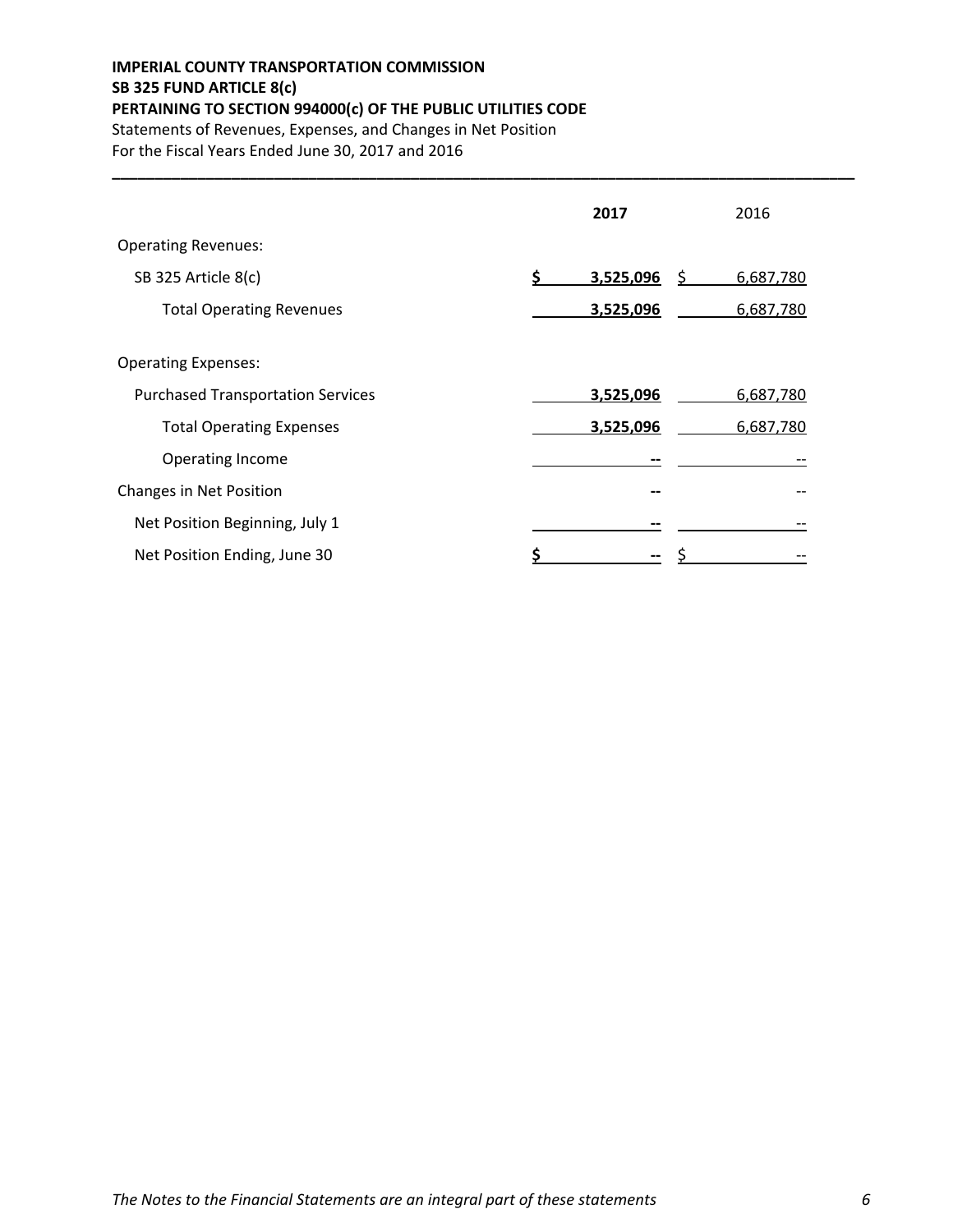# IMPERIAL COUNTY TRANSPORTATION COMMISSION SB 325 FUND ARTICLE 8(c) PERTAINING TO SECTION 994000(c) OF THE PUBLIC UTILITIES CODE Statements of Cash Flows

For the Fiscal Years Ended June 30, 2017 and 2016

|                                                                                                                                                | 2017                           | 2016                           |
|------------------------------------------------------------------------------------------------------------------------------------------------|--------------------------------|--------------------------------|
| <b>CASH FLOWS FROM OPERATING ACTIVITIES</b><br><b>Receipts from Transit Services</b><br><b>Payment for Transportation Services</b>             | \$<br>3,525,096<br>(3,525,096) | 6,687,780<br>Ŝ.<br>(6,687,780) |
| Net Cash Provided By (Used For) Operating Activities                                                                                           |                                |                                |
| Net Increase (Decrease) in Cash and Cash Equivalents                                                                                           |                                |                                |
| Cash and Cash Equivalents Beginning, July 1                                                                                                    |                                |                                |
| Cash and Cash Equivalents Ending, June 30                                                                                                      |                                |                                |
| <b>Reconciliation of Operating Income (Loss) to Net Cash</b><br><b>Provided By (Used For) Operating Activities:</b><br>Operating Income (Loss) | \$                             |                                |
| Adjustments to Reconcile Operating Income (Loss) to Net<br>Cash Provided By (Used For) Operating Activities:                                   |                                |                                |
| (Increase) Decrease in Accounts Receivable<br>(Decrease) Increase in Accounts Payable                                                          |                                |                                |
| <b>Total Adjustments</b>                                                                                                                       |                                |                                |
| Net Cash Provided by (Used for) Operating Activities                                                                                           |                                |                                |

\_\_\_\_\_\_\_\_\_\_\_\_\_\_\_\_\_\_\_\_\_\_\_\_\_\_\_\_\_\_\_\_\_\_\_\_\_\_\_\_\_\_\_\_\_\_\_\_\_\_\_\_\_\_\_\_\_\_\_\_\_\_\_\_\_\_\_\_\_\_\_\_\_\_\_\_\_\_\_\_\_\_\_\_\_\_\_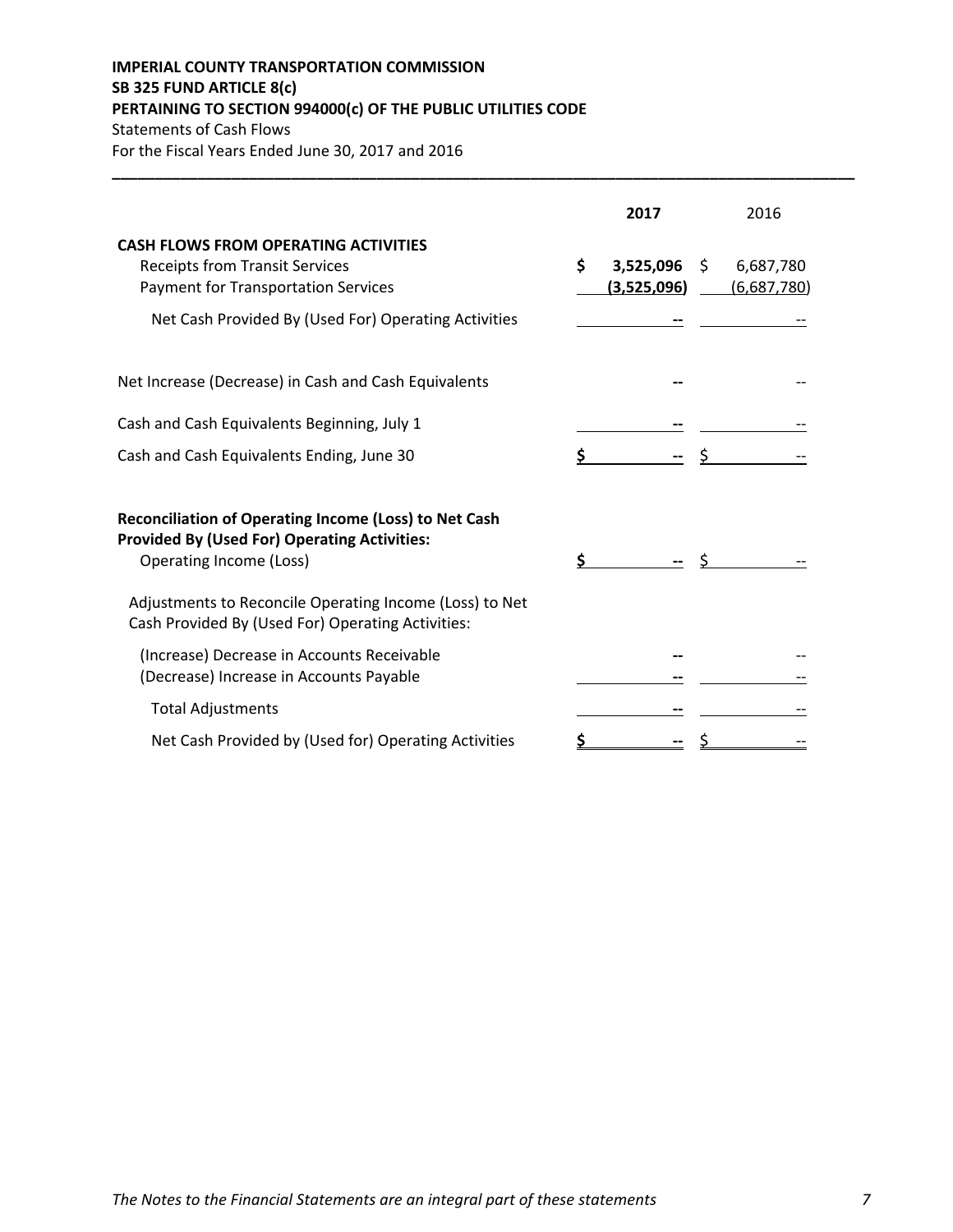#### Note 1. SUMMARY OF SIGNIFICANT ACCOUNTING POLICIES

#### Reporting Entities

The operations of the SB 325 Fund of the Imperial County Transportation Commission, "the ICTC," are accounted for in a separate set of self-balancing accounts that comprise its assets, liabilities, net position, revenues and expenses.

Article  $8(c)$  of the SB 325 Fund is provided by the Imperial County Transportation Commission through five contracts with outside vendors. They are held with First Transit, Inc. to provide the *Imperial Valley Transit* fixed route bus service, the IVT ACCESS which provides paratransit service exclusively for disabled persons under the Americans with Disabilities Act (ADA), IVT-RIDE an intra city dial-a-ride for seniors and persons with disabilities within Brawley, Calexico, Imperial and the West Shores, IVT-RIDE El Centro an intra city dial-a-ride for seniors and persons with disabilities within El Centro, and  $IVT$ MedTrans which provides non-emergency transportation to medical facilities in San Diego.

## Basis of Accounting

The Public Service Transit Fund, Article 8(c), is accounted for in a proprietary fund using the accrual basis of accounting. Revenues are recognized when earned and expenses are recognized when incurred.

## Comparative Data

Comparative data for the prior year is presented in the accompanying financial statements in order to provide an understanding of changes in the funds' financial positions and operations.

## Note 2. ANNUAL FINANCIAL STATEMENTS

The financial statements are intended to present the financial position, results of operations and compliance with the Transportation Development Act for only the Public Service Transit Fund of the Imperial County Transportation Commission.

## Note 3. CASH AND INVESTMENTS

Cash is pooled with other cash of the County of Imperial to maximize investment opportunity and yields. Investment income resulting from this pooling is allocated to the respective funds, including the SB 325 Fund, based upon monthly average cash balances. Information regarding categorization of investments and risk can be found in the County's financial statements. The financial statements for the County of Imperial may be obtained by contacting the Auditor-Controller's office in El Centro, CA.

Investments are stated at fair value in accordance with GASB 31, Accounting and Financial Reporting for Certain Investments and for External Investment Pools.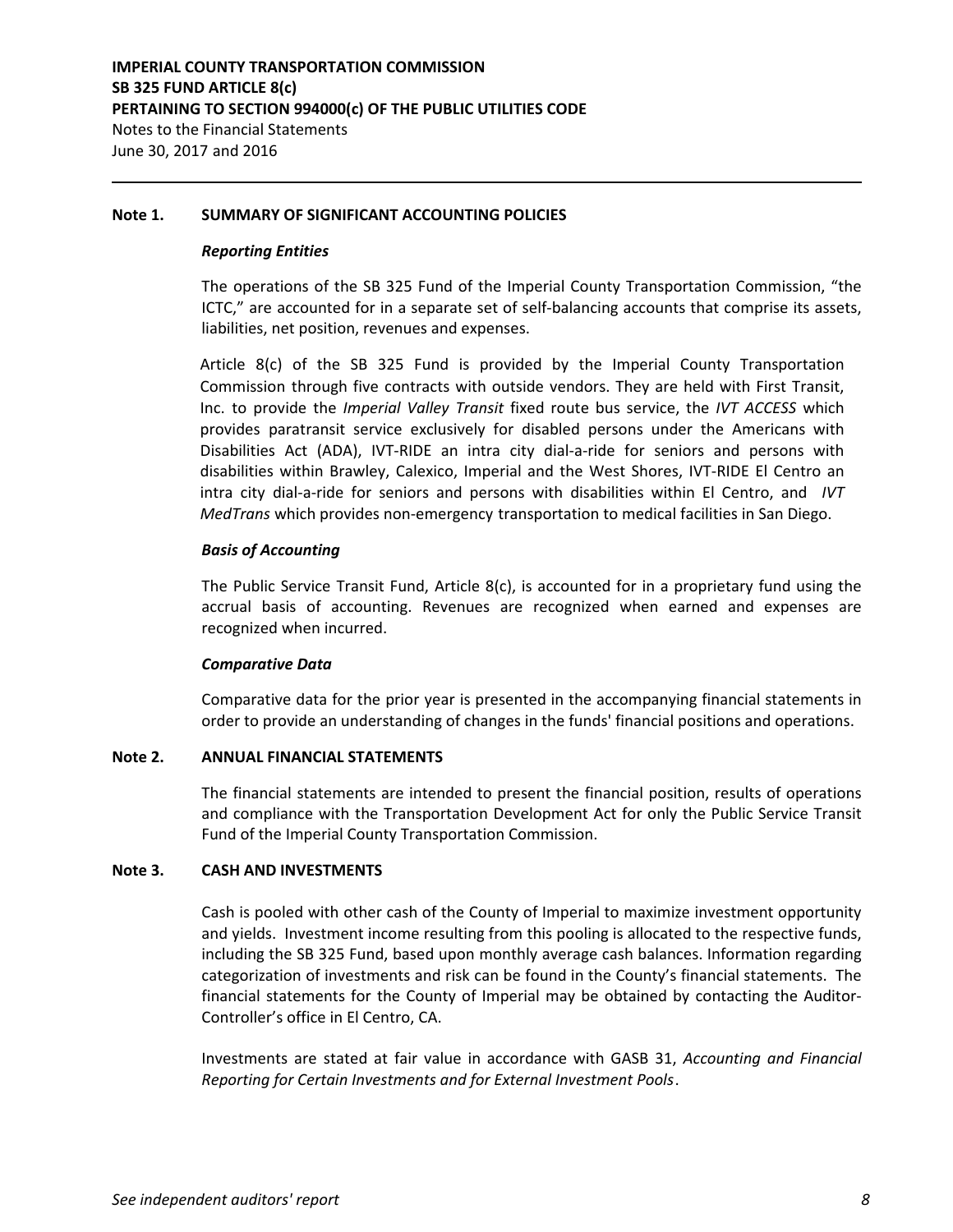#### Note 4. TRANSPORTATION DEVELOPMENT ACT COMPLIANCE REQUIREMENTS

In accordance with Section 99400(c) of the Public Utilities Code, funds received pursuant to this section may only be used for public transportation services. The Imperial County Transportation Commission has complied with the guidelines in respect to the use of funds.

The Imperial County Transportation Commission is subject to provisions pursuant to Section 6634 and 6637 of the California Administrative Code (CAC) and Sections 99268.3, 99268.4, and 99268.5 of the Public Utilities Code.

#### Section 6634

Pursuant to Section 6634, a transit claimant is precluded from receiving monies from the Local Transportation Fund and the State Transit Assistance Fund in an amount which exceeds the claimant's capital and operating costs less the required fare, local support and the amount received during the year from a city or county to which the operator has provided service beyond its boundaries.

#### Section 6637

Pursuant to Section 6637, the claimant must maintain its accounts and records in accordance with the Uniform System of Accounts and Records adopted by the State Controller. The Imperial County Transportation Commission did maintain its accounts and records in accordance with the Uniform System of Accounts and Records.

#### Section 99268.3, 99268.4 and 99268.5

The Imperial County Transportation Commission has several fare box recovery ratios for the various services.

|                   | 2016     | 2016                                                              | 2017     | 2017   |
|-------------------|----------|-------------------------------------------------------------------|----------|--------|
|                   | Required | Actual                                                            | Required | Actual |
| <b>IVT</b>        | 17%      | 19.8%                                                             | 17%      | 21.97% |
|                   |          | The blended fare box recovery ratio requirement for IVT is 17.0%. |          |        |
| <b>IVT Access</b> | 10%      | 4.4%                                                              | 10%      | 4.8%   |
| <b>IVT RIDE</b>   | 10%      | 6.9%                                                              | 10%      | 5.3%   |
| MedTrans          | N/A      | N/A                                                               | 15%      | 8.1%   |

For fiscal year June 30, 2017 the fare box recovery ratio requirement was not met for IVT ACCESS, IVT RIDE (consolidated) or IVT MedTrans.

For fiscal year June 30, 2016 the fare box recovery ratio requirement was not met for IVT ACCESS, IVT RIDE or Medexpress.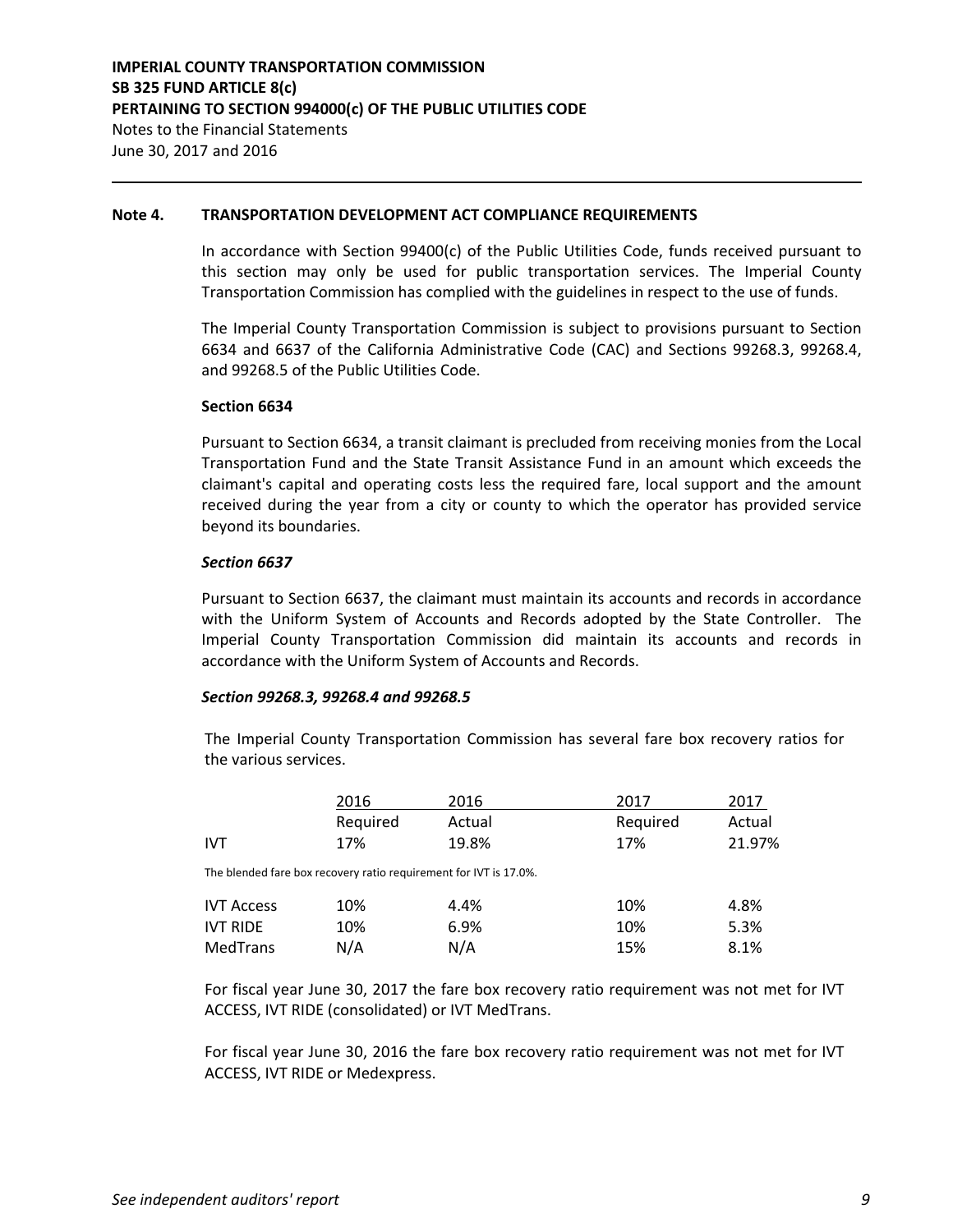#### Note 5. NET POSITION

The net position represents restricted funds for use in the TDA programs for which these funds have been authorized.

#### Note 6. SUBSEQUENT EVENTS

Management has evaluated its June 30, 2017 and 2016, financial statements for subsequent events through March 31, 2018, the date of issuance of the financial statements. The Commission is not aware of any subsequent events that would require recognition or disclosure in the financial statements.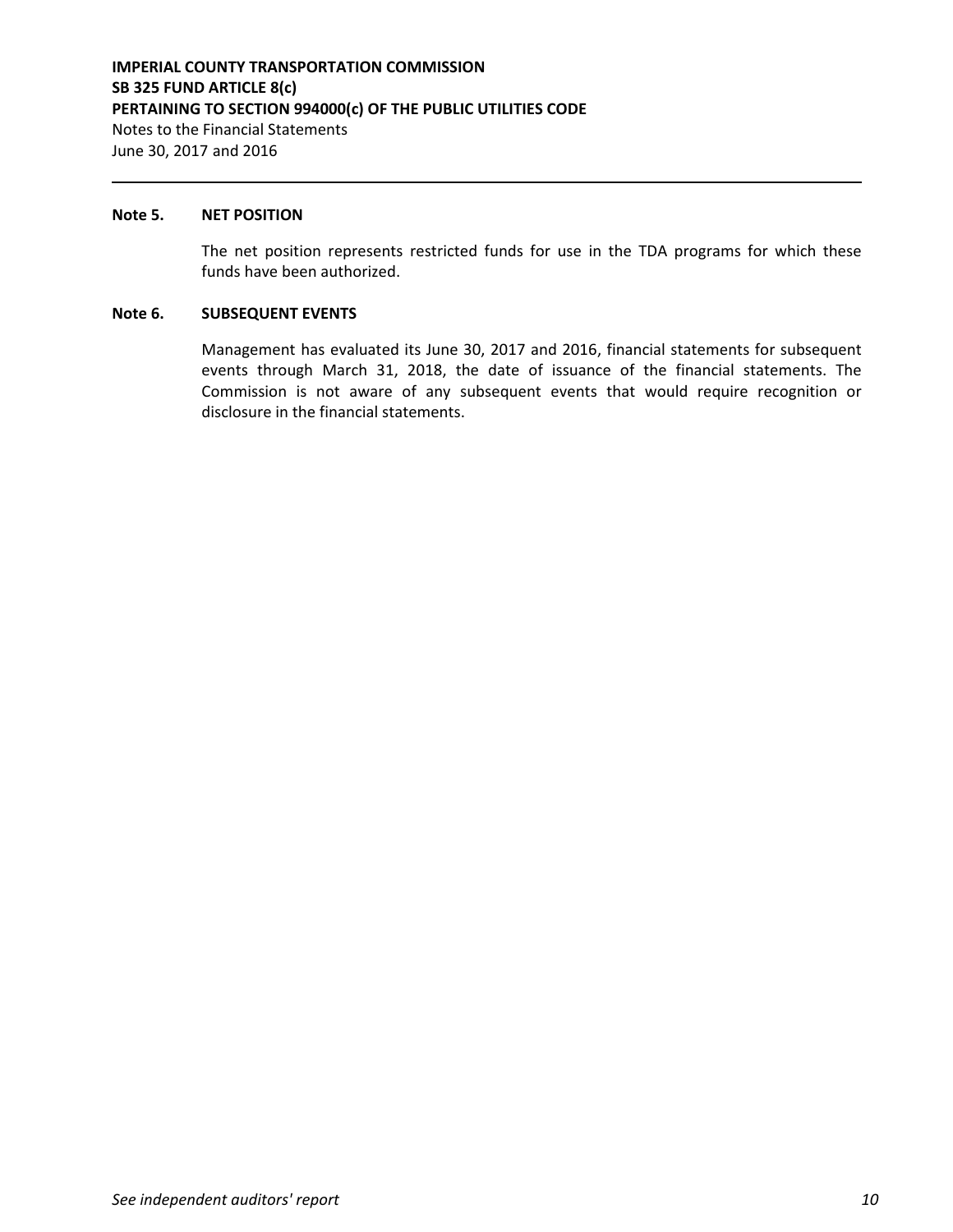

3205 South Dogwood Avenue El Centro, CA 92243 t 760.352.1021 f 760.352.3325 www.hbllp.com

## REPORT ON INTERNAL CONTROL OVER FINANCIAL REPORTING AND ON COMPLIANCE AND OTHER MATTERS BASED ON AN AUDIT OF FINANCIAL STATEMENTS PERFORMED IN ACCORDANCE WITH GOVERNMENT AUDITING STANDARDS

## INDEPENDENT AUDITORS' REPORT

To the Commission Board Members County of Imperial, California

We have audited, in accordance with the auditing standards generally accepted in the United States of America and the standards applicable to financial audits contained in Government Auditing Standards issued by the Comptroller General of the United States, the financial statements of the SB 325 Funds for Article 8(c) of the Imperial County Transportation Commission as of and for the year ended June 30, 2017, and the related notes to the financial statements, which collectively comprise the SB 325 Funds for Article 8(c) of the Imperial County Transportation Commission's financial statements, and have issued our report thereon dated March 31, 2018.

## Internal Control Over Financial Reporting

In planning and performing our audits of the financial statements, we considered the Imperial County Transportation Commission's internal control over financial reporting (internal control) to determine the audit procedures that are appropriate in the circumstances for the purpose of expressing our opinions on the financial statements, but not for the purpose of expressing an opinion on the effectiveness of the Imperial County Transportation Commission's internal control. Accordingly, we do not express an opinion on the effectiveness of the Imperial County Transportation Commission's internal control.

A deficiency in internal control exists when the design or operation of a control does not allow management or employees, in the normal course of performing their assigned functions, to prevent, or detect and correct misstatements on a timely basis. A material weakness is a deficiency, or a combination of deficiencies, in internal control such that there is a reasonable possibility that a material misstatement of the entity's financial statements will not be prevented, or detected and corrected on a timely basis. A significant deficiency is a deficiency, or a combination of deficiencies, in internal control that is less severe than a material weakness, yet important enough to merit attention by those charge with governance.

Our consideration of internal control was for the limited purpose described in the first paragraph of this section and was not designed to identify all deficiencies in internal control that might be material weaknesses or significant deficiencies. Given these limitations, during our audits we did not identify any deficiencies in internal control that we consider to be material weaknesses. However, material weaknesses may exist that have not been identified.